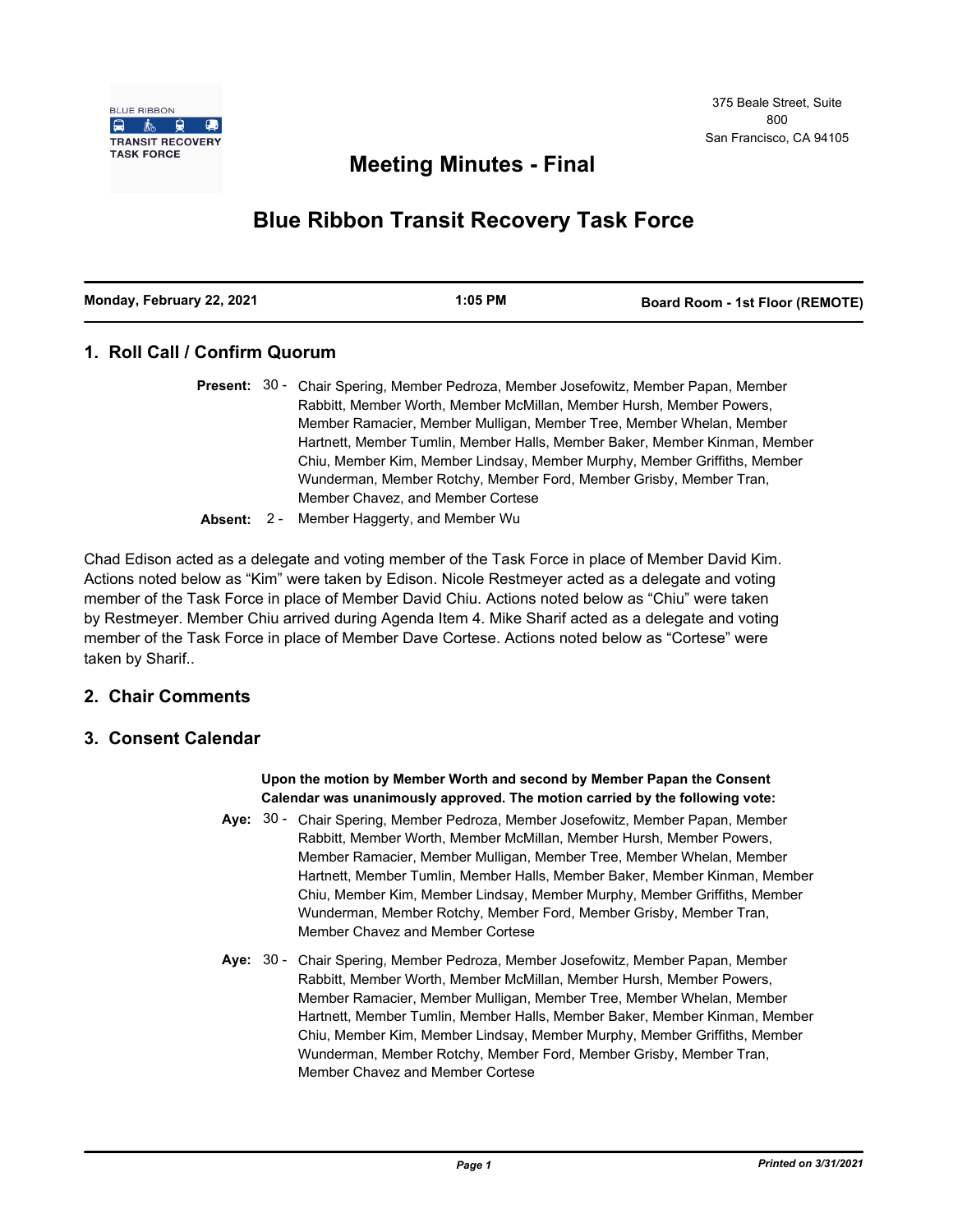**Absent:** 2 - Member Haggerty and Member Wu

**Absent:** 2 - Member Haggerty and Member Wu

**3a.** [21-0271](http://mtc.legistar.com/gateway.aspx?m=l&id=/matter.aspx?key=21864) Minutes of the January 25, 2020 Meeting

*Action:* Approval

**Attachments: Draft Minutes BRTRTF 2021 01 25** [BRTRTF Equity Principles \(Adopted January 25, 2021\)](http://mtc.legistar.com/gateway.aspx?M=F&ID=6a41c066-799b-452d-af1a-20f46903f1ad.pdf)

**3b.** [21-0272](http://mtc.legistar.com/gateway.aspx?m=l&id=/matter.aspx?key=21865) BRTRTF #9 Meeting Summary (January 25, 2021) *Action:* Approval

*Attachments:* [BRTRTF Mtg #9 Summary \(January 25, 2021\)](http://mtc.legistar.com/gateway.aspx?M=F&ID=7064fd60-0d79-450c-a631-42808f643676.pdf)

**3c.** [21-0273](http://mtc.legistar.com/gateway.aspx?m=l&id=/matter.aspx?key=21866) Minutes of January 28, 2021 and February 1, 2021 with Transit Operators *Action:* Approval

> **Attachments: Draft Minutes BRTRTF Special Meeting Small Operators 2021 01 28** [Draft Minutes BRTRTF Special Meeting Large Operators 2021\\_02\\_01](http://mtc.legistar.com/gateway.aspx?M=F&ID=eaccfd6f-e591-4413-a20a-0c45c707b71a.pdf)

#### **4. Network Management and Governance (Goal 3)**

**4a.** [21-0329](http://mtc.legistar.com/gateway.aspx?m=l&id=/matter.aspx?key=21922) Revised Network Management Problem Statement

*Action:* Approval

*Presenter:* Steve Kinsey, CivicKnit

**Attachments: [Revised Problem Statement](http://mtc.legistar.com/gateway.aspx?M=F&ID=c6c58bee-d8ea-45f0-ba57-e274c5f273b8.pdf)** [GM Comments on Problem Statement](http://mtc.legistar.com/gateway.aspx?M=F&ID=80b01d09-622a-4e16-ab07-00d792cd72d7.pdf) [Item 4a,b,c Combined Network Mgmt PPT 20210222](http://mtc.legistar.com/gateway.aspx?M=F&ID=e35294d2-6633-4801-86e0-0f1f49477ab5.pdf) [Comment letter from BART about Problem Statement 2021-02-22.](http://mtc.legistar.com/gateway.aspx?M=F&ID=d901d1e5-a109-4e09-9a7f-e2b1d5dd0982.pdf)

> The following individuals spoke on this Item: Adina Levin; Wendi Kallins, Policy Advisory Committee and Fair Integration Advisory Committee; and Roland Lebrun.

**4b.** [21-0330](http://mtc.legistar.com/gateway.aspx?m=l&id=/matter.aspx?key=21923) Network Management Evaluation Consultant Update *Action:* Information *Presenter:* MTC Staff